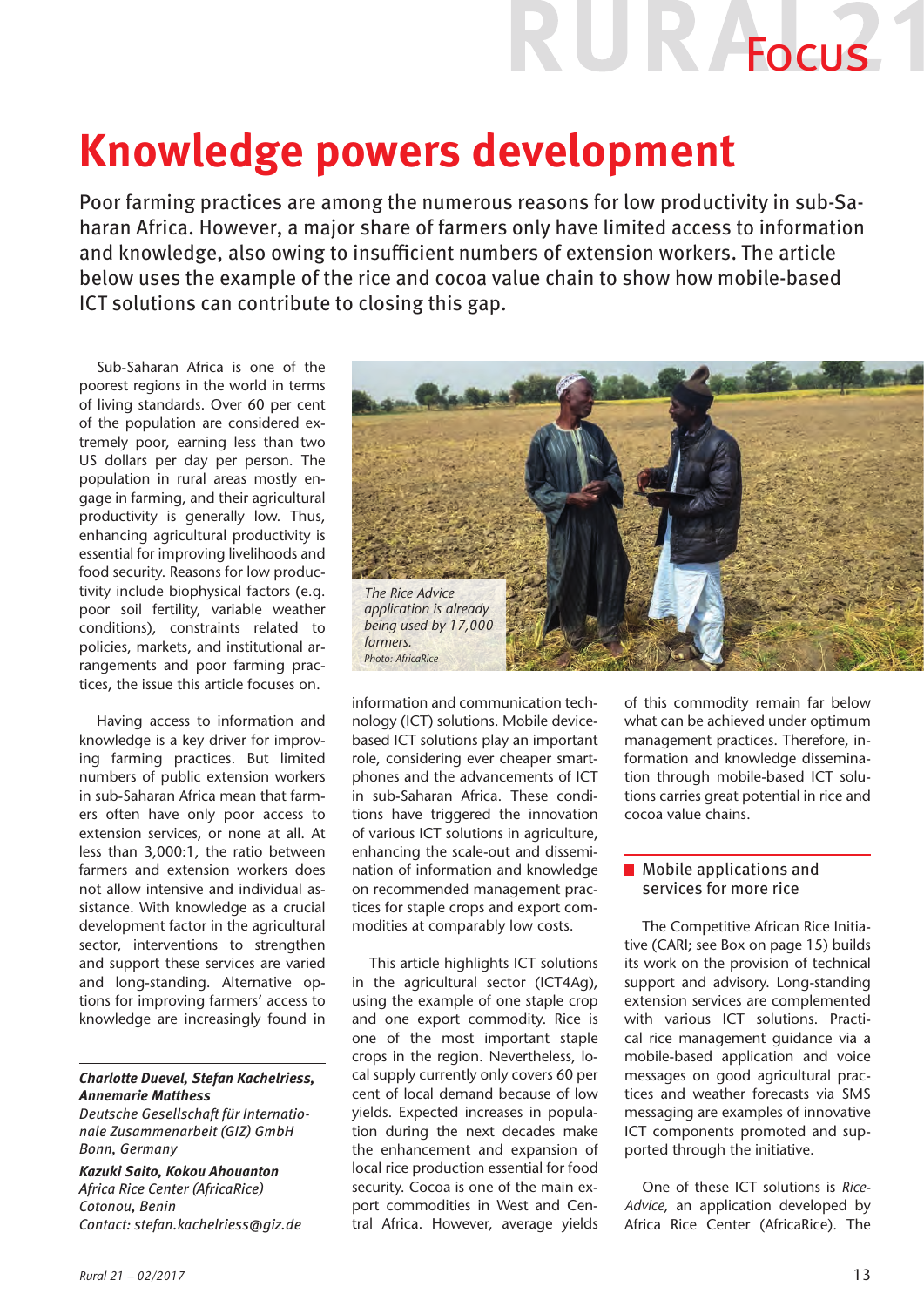# **Focus**



*Recommendations of good agricultural practices in the form of 3D animations. (Source: 3D animation "Doing Good Business with quality Maize", SSAB, 2017)*



*The 3D animated characters Obi and Aminat, adapted for the English version in Southern Nigeria. (Source: 3D animation "Doing Good Business with quality Maize", SSAB, 2016)*



*The 3D animated characters Abdullai and Amina, adapted for the Hausa version in Central and Northern Nigeria. (Source: 3D animation "Doing Good Business with quality Maize", Green Innovation Center Nigeria, 2016)*

app is currently freely available for Android systems and provides support for improving yields and income of smallholder rice farmers in sub-Saharan Africa by offering personalised

advice on field-specific rice management practices, such as recommendations on fertiliser management, general good agricultural practices and provision of a specific cropping calendar. The improvement of rice yields can be achieved through the efficient use of fertilisers. Here, the app also promotes the reduction of soil nutrient depletion causing soil degradation. In contrast with general recommendations, the app takes into account farmers' practices, choice of crop variety, available fertiliser types in the market, fertiliser price, paddy price, farmers' resources as well as the rice-growing environment.

The app was tested, promoted and disseminated in collaboration with various partners, including national agricultural research institutes, international development partners, local extension service providers and private sector organisations. Pilots were conducted in various countries in West and parts of East and Southeast Africa. During the trial phase, these pilots indicated that the use of *Rice-Advice* increases rice yield by around 0.6 to 1.8 t/ha. Furthermore, in some countries, like Ghana, recommendations provided by the mobile application tended to have a lower nitrogen application rate than what farmers applied based on their own fertiliser management practices.

So far, *RiceAdvice* has reached more than 17,000 rice farmers. Although farmers are often highly price-sensitive and prefer to carry on farming as always, they have also realised the benefit of tailored management recommendations. Almost all farmers said they would go on using the mobile-based extension service to enhance their rice yield and increase their profitability. In Kano State, Nigeria, farmers seem willing to pay up to 14 USD per ha for the service provision. Similarly, in Mali, 44 per cent of farmers indicate a willingness to pay between 0.4 and 17 USD. This payment by farmers could potentially constitute a key income source and driver for the scale-out process of *RiceAdvice*. The challenge that not all farmers yet have their own smartphone to use *RiceAdvice* by themselves also holds opportunities. For example, an input dealer can provide farmers with guidelines generated through the app as additional service along with their products. This service will attract more farmers to purchase the input dealer's products once they see the benefit of the additional service. In addition to existing value chain actors, such as input dealers, millers, and extension service providers, youth could benefit. The use of the app seen as a business opportunity can also serve and empower Africa's youth through job creation and livelihood improvement, with the identification of suitable and local-specific business models. Since the launch of the app, more than 300 service providers including public extension services, youth, staff from development-oriented projects, NGOs, and staff from private sectors have been trained in the use and scale-out of the ICT solution.

*Ignitia* and *Farmerline* are two other examples of ICT solutions, providing weather forecasting and technical assistance regarding good agricultural practices in rice production, business skills and nutrition through mobile telecommunication, which are also promoted through CARI. By providing their services via SMS messaging, they take into account that not all farmers can afford a smartphone. Farmerline even goes one step further, offering voice messages to overcome illiteracy. Both modes of delivery enable them to reach target audiences on a larger scale.

### ■ 3D animations in agricultural extension

The Sustainable Smallholder Agri-Business programme (SSAB; see Box) also combines support of face-toface extension services with ICT approaches. In a pilot in Cameroon, Côte d'Ivoire, Ghana and Nigeria, the initiative is embedded in a long-standing programme. Three-dimensional (3D) animations are used to enhance extension approaches on good agricultural practices. Based on well-proven experiences in the field of extension and